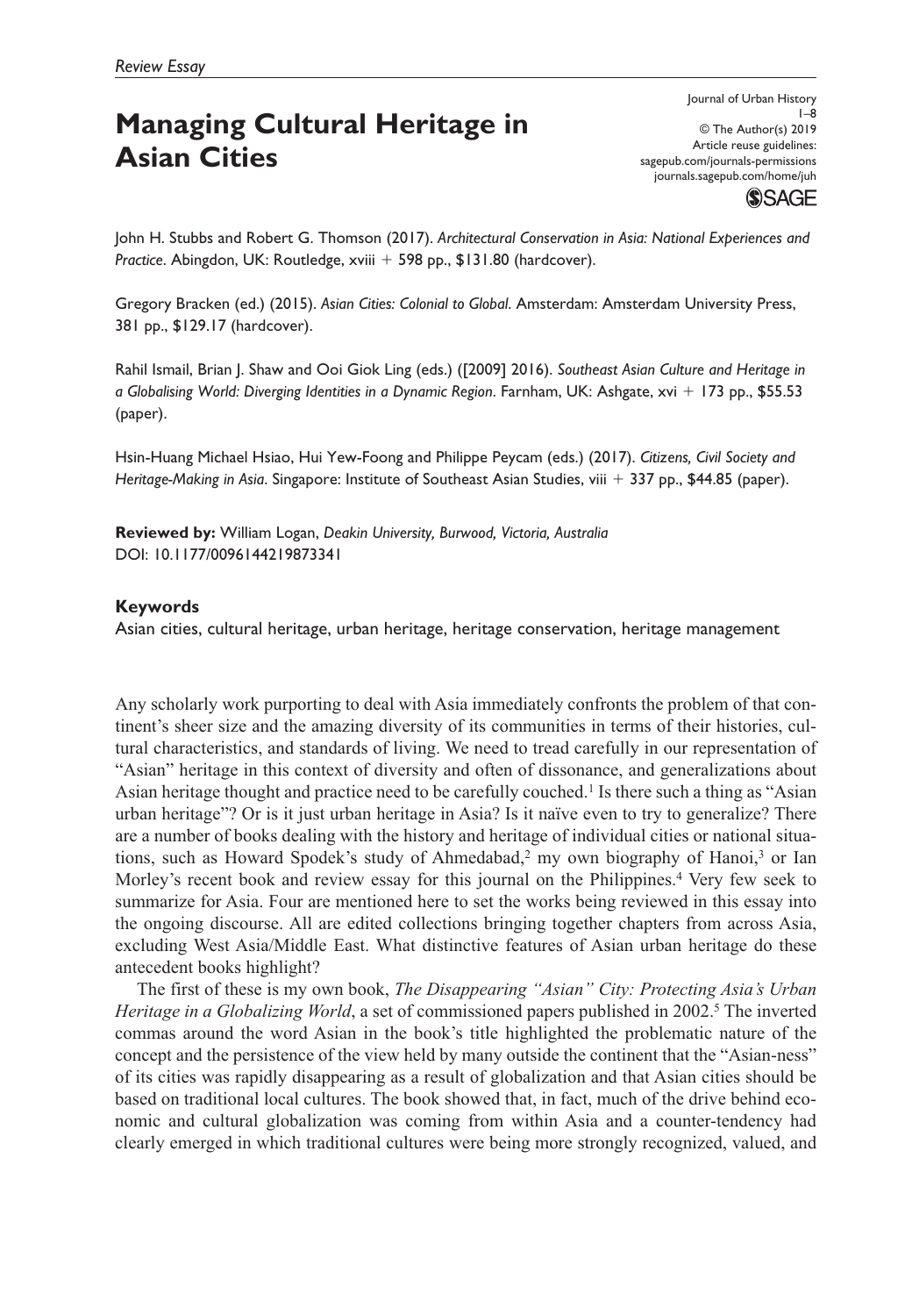even reinvented. Globalization and localism were going hand in hand, presenting new challenges for urban management and conservation practice.

The continuity of traditional forms was the focus of *Asia's Old Dwellings: Tradition, Resilience, and Change* edited by Ronald G. Knapp and published in 2003.6 It dealt only with one architectural type and it was not primarily concerned with heritage conservation practice, although it did allow for modifications to traditional architecture over time so that heritage management was at least implicit. Similarly, the third edited book, Patrick Daly and Tim Winter's *Routledge Handbook on Heritage in Asia*, paid little attention to technical aspects of heritage conservation practice or models of heritage management (p. 4).7 Rather than being a handbook for practitioners, therefore, this book, published in 2012, aimed at offering alternative ways of thinking about the production, conservation, and governance of cultures in Asia through the exploration of the complex uses of heritage as a term, set of values, or concept. While all the contributors provided thought-provoking chapters, three-quarters of the contributors were non-Asian.

A more strongly Asian voice was heard in the 2013 collection edited by Kapila D. Silva and Neel Kamal Chapagain, *Asian Heritage Management: Contexts, Concerns and Prospects*. 8 It was also more clearly focused on heritage practice. The three chapters on Hindu, Buddhist, and Islamic worldviews are particularly valuable, spelling out their implications for conservation theory and practice and leading Chapagain to conclude that on the basis of these worldviews there could be "no expectation of material survival of buildings for a long period" (p. 17). Silva's Epilogue draws three important inferences from the collection. These are that (1) because of Asia's diverse philosophical traditions, long and complex history producing multilayered urban forms, Asian heritage management needs to break away from conventional conservation ideology, both in theory and practice; (2) this rethinking should be "grounded in local contexts in terms of figuring out whose heritage it is, what it means to them, how it is created, how it is taken care of, and what else is needed for its continuity"; (3) such rethinking is more effective when it develops from the ground up (p. 345). The separate operationalization of tangible and intangible heritage protection is an example where global conservation approaches such as those adopted and promoted by UNESCO (p. 347) do not suit Asian circumstances. Many Asian heritage managers, however, have fallen into line with this essentially Western dichotomization despite the two forms clearly working together in their cultural milieu to set the cultural significance of heritage resources.

## **Heritage Conservation Practice—National and Global**

Much has already been said about Asian urban heritage in these earlier publications. Are their observations still valid? What additional information or inflections do the four works being reviewed in this essay offer? The book edited by John Stubbs and Robert Thompson— *Architectural Conservation in Asia: National Experience and Practices*—takes up the practicerelated ambitions of Silva and Chapagain. Theirs is the first comprehensive overview of architectural conservation practice in Asia. Like Knapp's compendium, it covers Asia country by country from Afghanistan to Japan, illustrating the rich diversity of the continent in terms both of the heritage and the approaches taken to protecting it. The General Introduction makes clear the authors' commitment: "to help make the conservation of historic resources in Asia as successful an endeavour as possible, and to aid the people interested in contributing to this goal" (p. 27). Using a historiographical approach, they draw out some Asian generalities in the introductory chapter and in concise introductions and conclusions to five regional parts covering East Asia, mainland Southeast Asia, insular Southeast Asia, South Asia, and Central Asia. The heritage conservation practices in each country are outlined, with supporting maps, photos, and extensive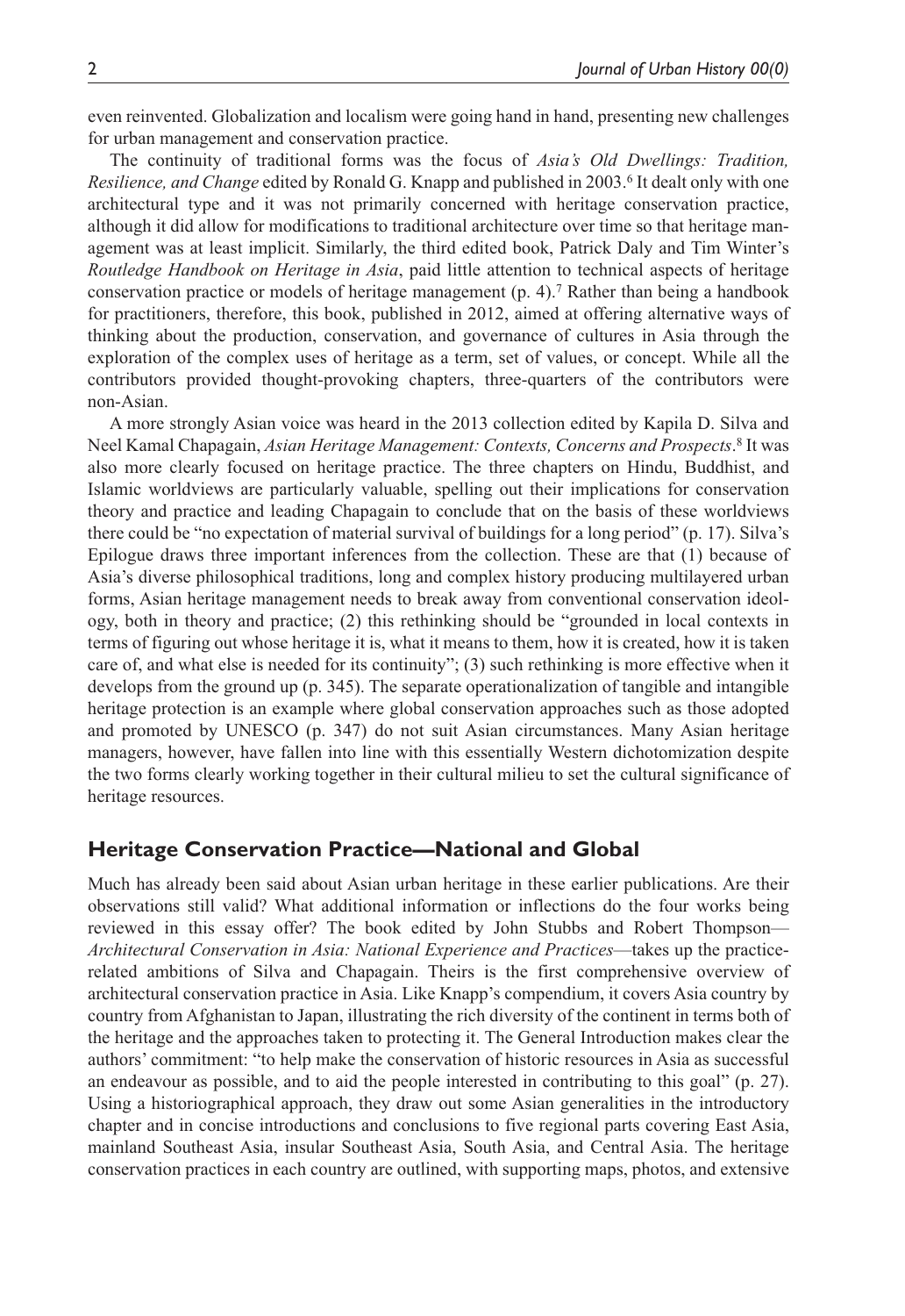footnotes and references. It is particularly pleasing to see such detail for the understudied Central Asian region.

Stubbs and Thomson are ideally equipped to undertake the book. It follows Stubbs's earlier works on global, European, and North American architectural conservation<sup>9</sup>—all enormous tasks. Stubbs was vice president for Field Projects at the World Monument Fund and is now preservation studies professor and international architectural conservation consultant at the School of Architecture, Tulane University, New Orleans. His collaborator meanwhile is a historical archaeologist and preservation planner based in San Francisco. Their text is complemented by a Foreword from A. G. Krishna Menon and boxes by various heritage experts working in Asia, such as William Chapman's "Architectural conservation training in Asia;" Ken Taylor's "The Historic Urban Landscape (HUL): a paradigm shift"; or Lake Douglas's "On the importance of the ordinary."

Intentionally, not all of Asia's urban heritage resource types are dealt with in this book. To be limited to architectural heritage, however, might reflect the practical orientation of the book but it is also an old-fashioned conception of the field. Architectural heritage does not even cover all of "built heritage," a term often but inappropriately equated with urban heritage. Since the 1960s, heritage has moved from a narrow focus on monumental structures and archaeological sites to embrace other types of tangible heritage such as vernacular buildings, historic precincts, cultural landscapes, and artifact collections as well as intangible forms of heritage such as skills and practices embodied in people. Taking a modern, holistic view of urban heritage means that all these types should be included. Stubbs and Thomson are well aware of this (pp. 15, 27) but, as mentioned, heritage conservation practice at the global and local levels remains locked into the tangible/intangible binary divide.

During the 1970s and 1980s, a debate raged in the sociology discipline about whether or not "urban sociology" was a meaningful subdiscipline, with Manuel Castell and others claiming that urban sociology was simply sociology that happened to be in an urban location and that urban location itself was not a causal factor explaining the sociological manifestations. The issue arises with regard to urban heritage, although it can be argued that bringing the various heritage elements into high-density geographical situations, such as cities, where economic development pressures are at their most intense, makes for heightened conflict over land and building usage. It is also through networks of cities that the forces of economic and cultural globalization operate and in cities that the effects are most clearly evident. However, many recent developments affect people globally, weakening the impact that urban location might have on life. Mass tourism and communication technology in the form of television, the Internet, and mobile phones enable local people everywhere to learn about the wider world—despite attempts in some Asian countries to censor and otherwise restrict people's access to such information.

These globalizing forces undercut to an extent the value of the national analytical framework adopted by Stubbs and Thomson. It is of course also true that national boundaries in Asia bear the stamp of the colonial period and often fail to respect the geographical location of preexisting cultural groups and their traditional heritage (p. 1). Nevertheless, it is also true that today's borders, governments, and institutions provide an "informative basis" for discussing heritage conservation practice (p. 1). Indeed, more than that, governments and institutions control the practice and conduct official conservation programs within their territories.

Over the last seventy years, heritage conservation has itself become a globalizing force and international heritage bodies such as UNESCO an agent of globalization (p. 28). As Stubbs and Thomson note, there are official heritage protection policies and programs in all Asian countries and there has been a homogenization of practice codes in large part due to the influence of UNESCO and its Advisory Bodies  $(p, 7)$ .<sup>10</sup> At the same time, however, these global institutions have given strength to nation states in at least two significant ways. First, they have given Asia's nation states—or at least the leading ones, notably Japan and China—a "platform for the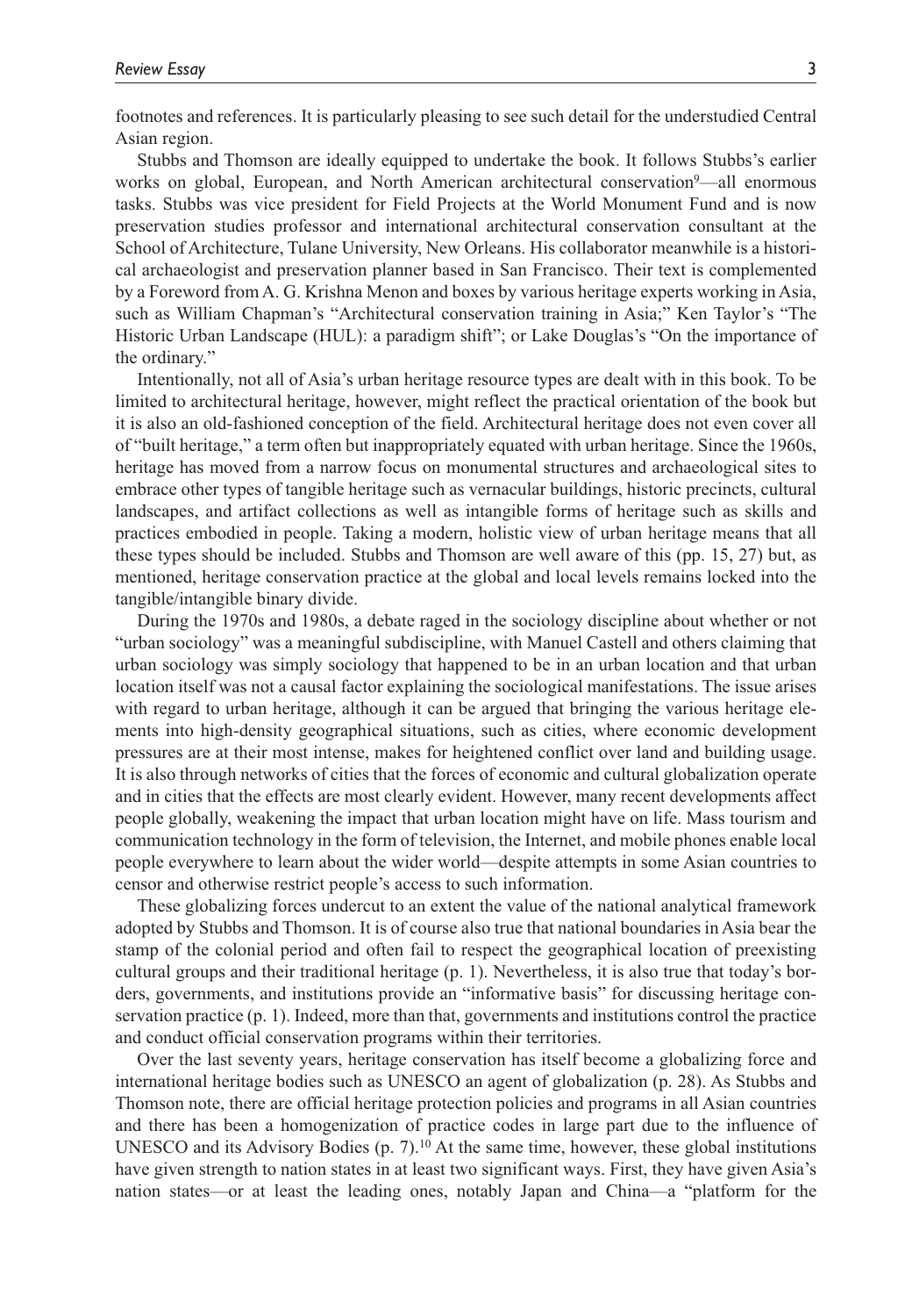codification, valuation and promotion of Asian approaches to heritage management as equivalent to those in the West" (p. 28). UNESCO's adoption of the Nara Document on Authenticity (1994) is a prime example in which Japan was able to bring about a major shift in global heritage conservation practice.11 Second, the key decision-making body in relation to the conservation of heritage places, urban, and otherwise, UNESCO's World Heritage Committee has become increasingly politicized over the last decade, with many of the recommendations from the Advisory Bodies being overturned by coalitions of national states.12

Despite the universality of heritage regimes, both global and national, heritage places are increasingly endangered. The authors point to weak financial and technical capacity, inadequate coordination among stakeholders, and deficient management systems (p. 14). They see many concerns related to the health, welfare, and economic prospects of the inhabitants of Asia's historic cities, towns, and other historic places (p. 14). Societies worldwide, however, have seen the balance between heritage conservation and modern development shift rapidly toward the latter over the last decade. This is not, of course, entirely new, being seen in the United Nations *Declaration on the Right to Development* which dates from 1986 and followed intense lobbying from Asian countries.13 The shift is strongly reflected in recent declarations at the global level such as the 2016 *Quito Declaration on Sustainable Cities and Human Settlements for All* (*Habitat III*) and at the local level the 2017 *Hoi An Declaration on Urban Heritage Conservation and Development in Asia*. The former values heritage for its usefulness in achieving social, economic, and political goals rather than for its cultural significance and as the basis of community identity (see paragraphs 38 and 125). The latter represents a third iteration of a document that has moved toward development such that the term is now in the document's title and most of the recommendations reflect concern about the negative impacts of uncontrolled urban development on Asian city heritage.

## **Past, Present, and Future**

Stubbs and Thomson see organized heritage protection in all Asian countries. Will these regimes be sufficient to keeping up with the economic and social change taking place in Asia cities? As Winter and Daly (2012) suggest, it is the speed and scale of change that sets Asia apart from many other regions (p. 6). Only Africa exceeds Asia in terms of urbanization rate. It is predicted that by 2050 Asia's population will reach five billion and that its share of economic wealth will double to 52 percent.14 The twenty-first century is now commonly referred to as the "Asian century," although this is perhaps presumptuous only nineteen years into the century.15 This global shift will eventually be fully reflected in the field of cultural heritage conservation as in other forms of cultural production. Consequently, we need to know more about the heritage places, site management projects, and conservation approaches belonging to the world outside Europe and North America. This makes the Stubbs and Thomson book very important at this particular time. However, Gregory Bracken, the editor of *Asian Cities: Colonial to Global*, is right to remind us that we cannot simply divide the world into urban and rural. As he says, the lives of people in many metropolises in India or China are far less urbane than those of farmers in Western Europe, and the urban environment includes rural villages and sleepy suburbs as well as dynamic city centers (p. 13).

Bracken's book brings together papers from a seminar held in April 2013 at the International Institute of Asian Studies (IIAS) in Leiden, Netherlands, and was published in 2015. The chapters are organized in three sections: Part 1: Post-Colonialism; Part 2: Networks; Part 3: Cities and Buildings. Bracken's introduction sets the theoretical context and asks some interesting questions, particularly what is it that enables some cities to emerge as global cities, and he seeks answers in geopolitics and colonial history. He refers to Ackbar Abbas's 1997 work on Hong Kong which argued that colonialism pioneered ways of drawing racially, ethnically, and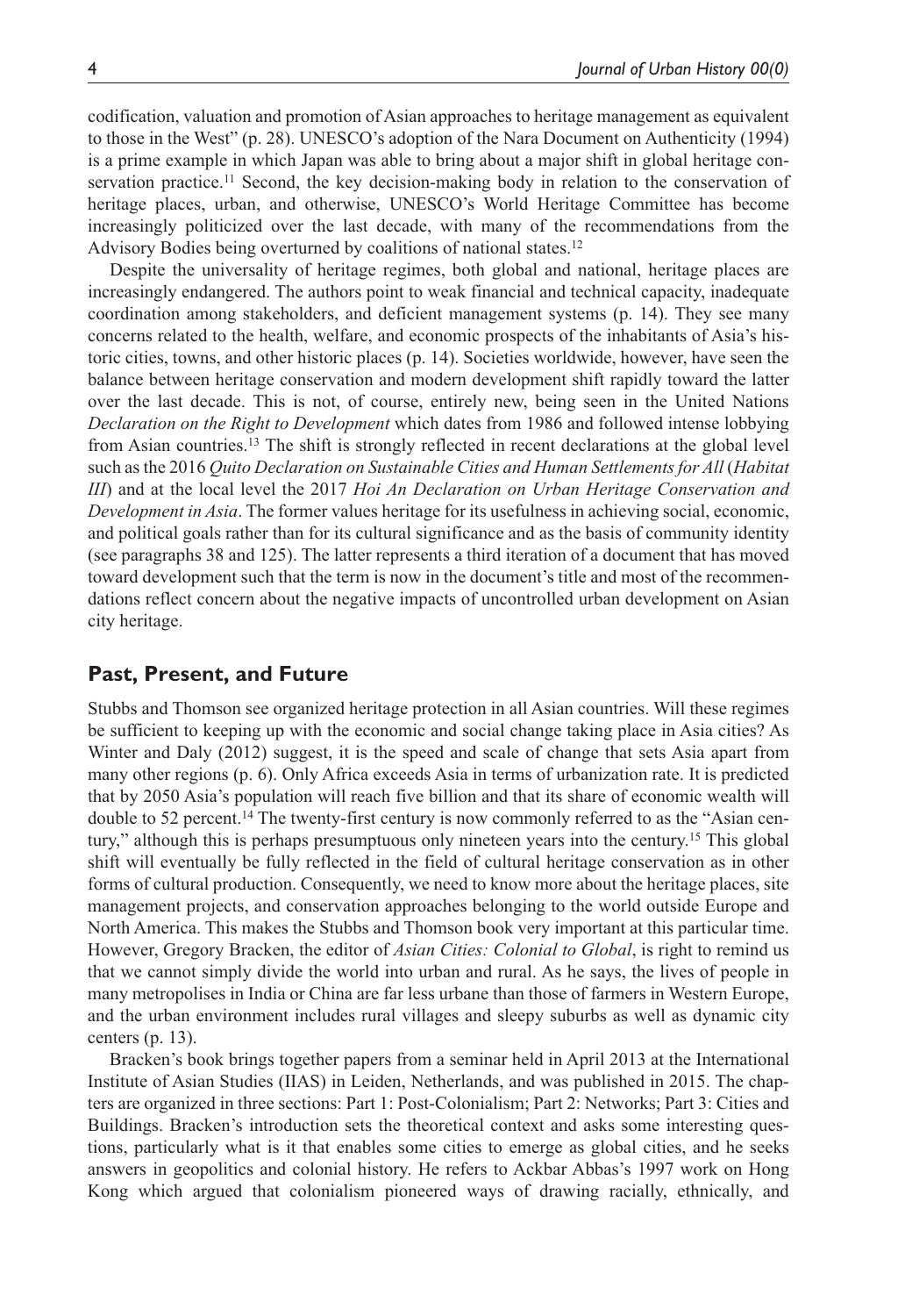culturally diverse societies into the world economy.16 He also notes Manuel Castell's argument that those cities that successfully lodged themselves in imperial networks went on in the postcolonial period to become global cities. Bracken does not see the book as a straightforward historical reading of what enabled certain Asian cities to make the transition (p. 27). Building on Michel Foucault's genealogical approach, Bracken sees the aim of the chapters in the book as trying to explore the living links connecting cities to one another and to their pasts; that is, what he calls their "consanguinity" (p. 329). By this, Bracken envisages "a new way of thinking about the city: a vibrant, multidisciplinary approach that grows naturally out of the different academic disciplines represented here" (p. 329). Examples in the book include chapters on Hong Kong, Singapore, Hanoi, and Yangon.

Bracken points out that Foucault was essentially concerned with writing the history of the present and was not interested in the past except as a means of understanding the present (p. 329). In the heritage field, we also study places—cities and buildings—because we are interested in the impact that historical processes have had on urban physical and social fabric. Heritage places not only give us an entrée into understanding how the present society emerged but also by looking at why certain places are currently deemed significant, we learn much about society today and its values. That is, cities and buildings reflect cultural processes both past and present. Even heritage conservation itself—which has often been portrayed simply as a technical matter—is a process, a cultural process with a solid political basis revolving around the issue of who gets to determine what is to be considered heritage and what is not. The chapters on the Ramna area in Dhaka and on Taipei in Taiwan, where the colonial influence was Japanese rather than Western, demonstrate the political nature of conservation particularly well. This issue is also raised in the remaining two books under review.

The book edited by Rahil Ismail, Brian Shaw, and Ooi Giok Ling—*Southeast Asian Culture and Heritage in a Globalising World: Diverging Identities in a Dynamic Region*—offers another view of rapid transformation. Although looking broadly at cultural history and heritage in relation to the identity of communities and nations, the book is narrower in some respects than either Stubbs and Thomson or Bracken. Its contributors come from a single discipline, geography, and its focus is confined to Southeast Asia. Even here the representation is narrow: half of the chapters deal with Malaysia and Singapore and there is one chapter each on Indonesia, Laos, and Myanmar. Vietnam, Thailand, Cambodia, and Brunei are only mentioned in passing in Shaw's introductory chapter and Johannes Widodo's chapter on the evolution of the Southeast Asia's multicultural port cities and their morphology. Of all the contributors, Widodo addresses urban history most directly and his chapter should be essential reading for all Asian urban heritage scholars and practitioners. The book is thin on heritage conservation practice compared with Stubbs and Thomson or the earlier work by Silva and Chapagain.

This is a paperback reprint, having been published originally in 2009, with the papers apparently coming out of Southeast Asian Geography Association conference held in Singapore in 2006. The Foreword by S. Gopinahan of Nanyang Technological University refers to the papers looking "both backward and forward." Of course, because of the book's publication history, some of what was then forward is now backward. This is particularly true for Nancy Hudson-Rodd's chapter on Myanmar, which is an excellent summary of the repression and violence committed by the military regime on Myanmar's citizens since 1962 and the ethnic complexity of the Myanmar "nation." But the story needs updating to cover the important changes of the last ten years: the liberalization under President Thein Sein (2011-2016) and the national elections that brought Aung San Suu Kyi's NLD party to power (2016). There is almost no reference to the Rohingya in Rakine State and the Myanmar government's decades-long refusal to grant them citizenship and other human rights, culminating in what the United Nations has described as ethnic cleansing (2017). Shaw's introductory chapter has a section entitled "Good Fences Make Good Neighbours" in which he notes that the British conquest of Burma left out former areas of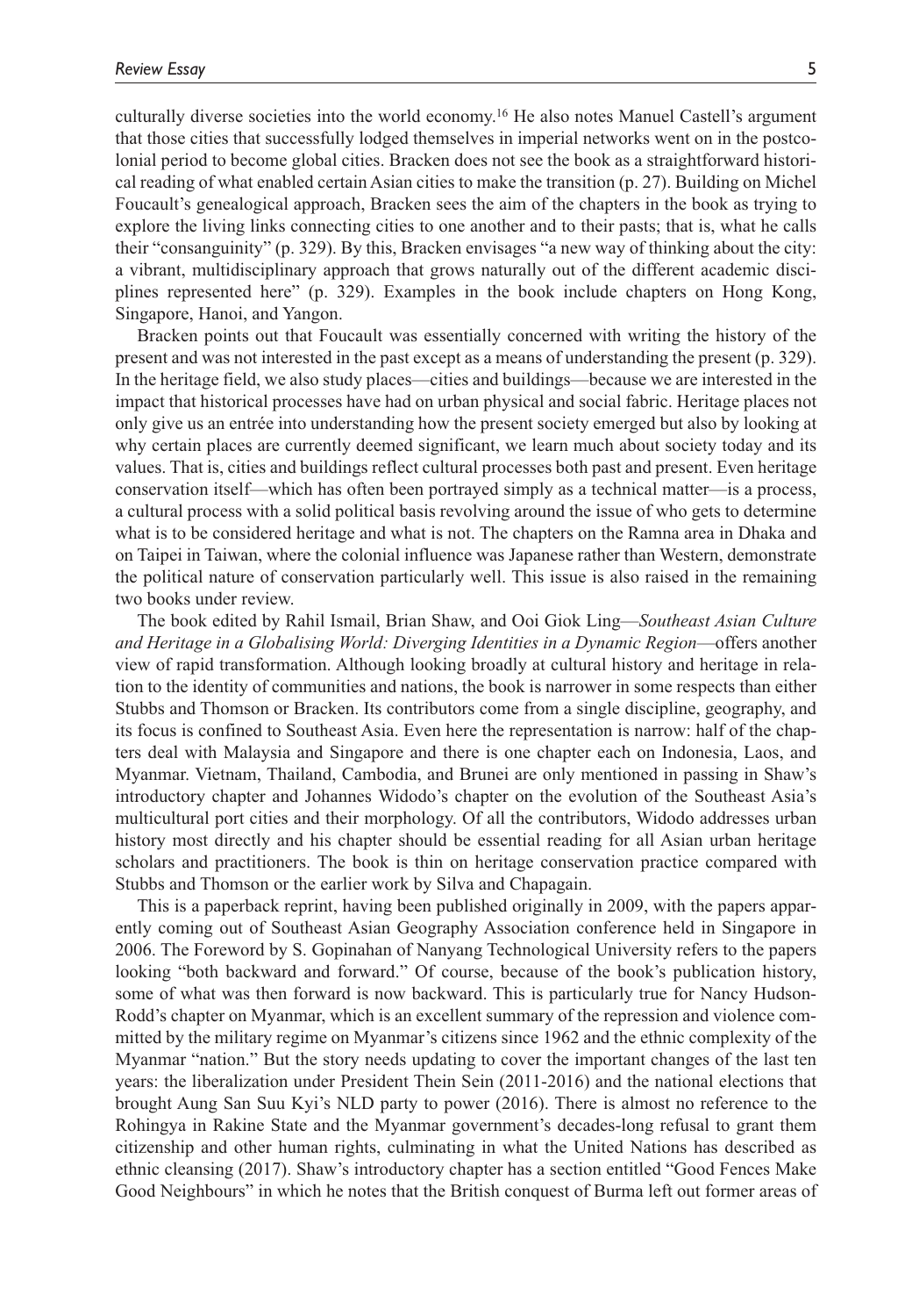Burmese influence beyond the border with India. The reverse is also true but not noted: Muslim communities lived along the Arakan (Rakhine) coast centuries before the British created Burma's boundaries. Shaw, I think, misreads Hudson-Rodd in ending his introduction to her chapter with words of hope (p. 15).

# **Who Decides? The Politics of Heritage Conservation**

The right to development theme permeates the Ismail, Shaw, and Ooi book. As mentioned previously, people want an improvement in their standard of living. This desire is entirely understandable and should be given top priority in terms of policy making and budget formation. While Asian governments generally seek to address this concern, they commonly put capital investment and building and infrastructure development ahead of community concerns. This is the subject of Rahil Ismael's chapter on the existential challenges facing a Malay-Muslim community in Singapore where a major development program includes the planned demolition of iconic cultural symbols and the resettlement of long-time residents. Often it is weak governance structures that allow negative impacts on the cultural identity of communities to occur. Inadequate urban management is also a problem, failing to enforce planning legislation so that, on one hand, developers impact negatively on local communities by ignoring regulations while, on the other hand, local community property owners get away with demolishing buildings to the detriment of heritage precincts and the cultural identity of the community.

The question of who has the power to deem things culturally significant and worthy of conservation is found in all of the works reviewed to varying degrees. Stubbs and Thomson see the heritage profession evolving from its earlier focus on the questions "how to conserve?" and "what to conserve?" to take in the more complex issues of "for whom?" and "why?" (p. 4). Oddly, the authors do not themselves dwell on the latter questions. They refer to the "democratization of heritage," defining this only partially as "meaning heritage is being shared and is benefitting more people than ever" (p. 5). They do note, however, that some communities, such as lower castes in India, continue to be excluded from such sharing, while other sites provide activities for tourists with local people excluded. They rightly indicate that such exclusion invokes human rights and social justice problems but this is not elaborated in the text, nor are references or entries included in the book's Index. The result is that the book leaves a rather apolitical impression. They may have felt it wise to skirt discussion of these matters to ensure their book will be available for use by practitioners in countries where authoritarian governments are unable to accept criticism.

Although the framework-setting introduction in Bracken's book is mostly concerned with general factors operating in postcolonial situations, some of the chapters focus on specific instances of urban heritage-making (and unmaking). Elmo Gonzaga's chapter on the Pasam Malam in Singapore, for instance, picks up on the attitudinal shift toward development that is impacting on government and corporate interventions in urban heritage areas. The bazaar's culture and history are now seen as commodities that can be "acquired and exchanged, . . . their heterogeneity and complexity . . . domesticated and customized for public consumption[,] . . . recycled and refashioned for the purposes of increased profit" (p. 66). In turn, in their book, Ismail, Shaw, and Ooi see the Southeast Asian countries that gained their independence since World War II as being distinguished by their efforts to identify heritage and forge national identity from above, regardless of their political persuasion (p. 10).

The collection of papers edited by Hsin-Huang Michael Hsiao, Hui Yew-Foong, and Philippe Peycam is, as its title *Citizens, Civil Society and Heritage-Making in Asia* suggests, the most centrally concerned with the "who decides?" issue. The papers come from the second of a series of three conferences focusing on the various sets of actors involved in heritage-making—state, local, and international. This book looks at the way local players operate at the grass-roots level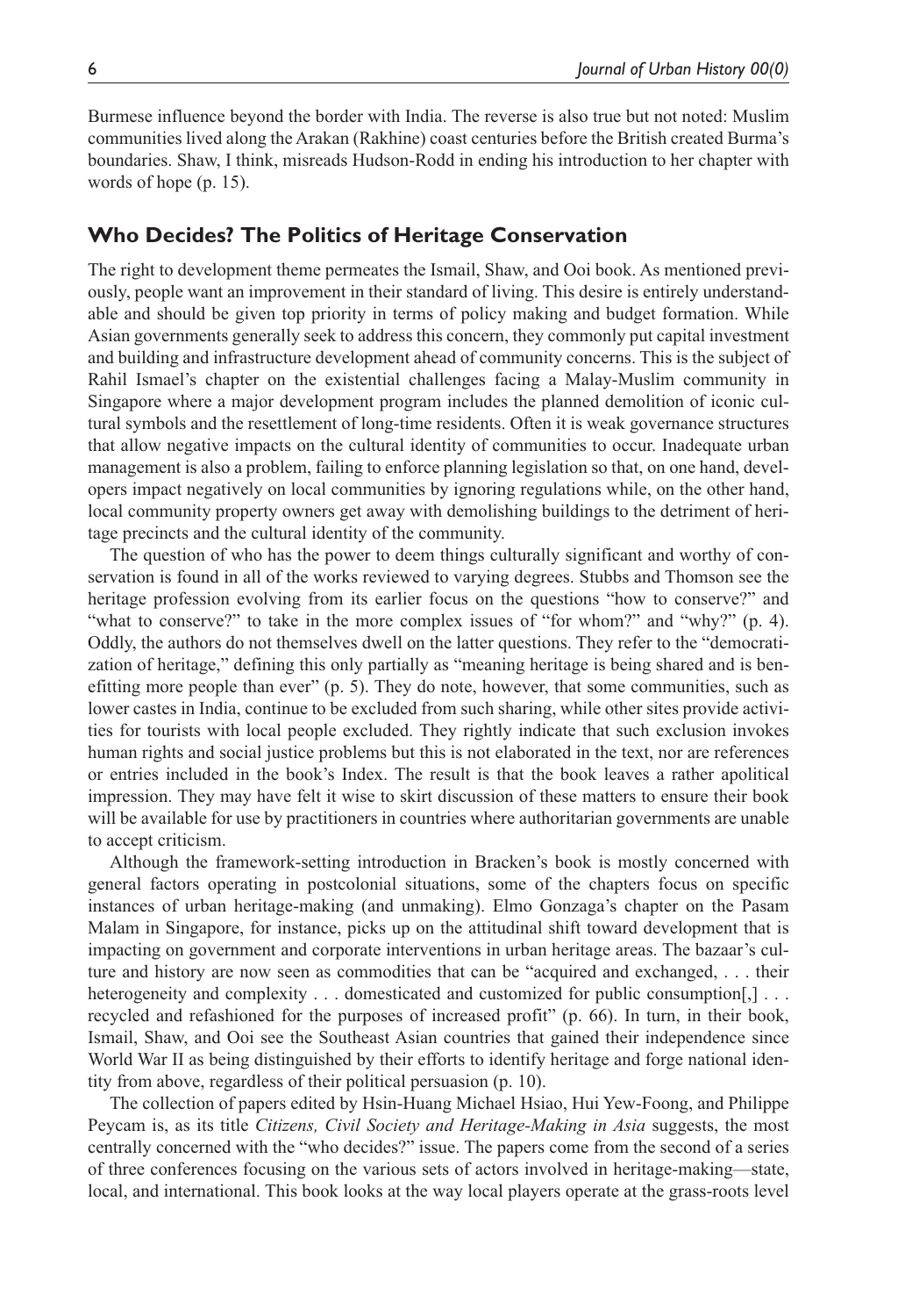and aims to find "the grain of heritage politics." It focuses on heritage practice on the ground, how local actors define and position themselves, and the sort of socio-political space they construct and operate in. By local players is meant citizens and civil society. The editors note that as conceptualized in the West, citizenship and civil society are seen in relation to the modern nationstate. This relationship has often been adversarial, indeed prompting human rights concerns and the development of human rights declarations and legislation.

But the editors also ask what happens in contexts where the nation-state is not the overriding element in the local actors' frame of reference; that is, they seek to "de-nationalize" the process of heritage-making. Borrowing Henri Lefebvre's term, they define heritage as "what local actors do when they relate to the past and discover meaning for the past in the present . . . within their 'lived space'" (p. 4). This, they observe, can be instrumental where citizens use heritage as part of their economic strategy to improve their social position, or non-instrumental where, in a more passive way, they simply enjoy what they have inherited as part of the environment in which they live. With the exception of Laurajane Smith's opening theoretical contribution, the chapters demonstrate the variety of situations in which heritage practice operates in East and Southeast Asia the different kinds of communities, different forms of heritage, different tactics for coping with other actors, or, as the editors put it, "from the symbolic centres of nations to peripheries, among the urban poor, rural communities, regional vernacular communities and the Chinese diaspora, and of course, in Taiwan, where the conference that inspired this volume was held" (p. 5).

Most of the chapters deal with Chinese heritage, four in Taiwan and one each in Macau, Singapore, and Yangon. Political sensitivities are immediately invoked. While readers in most of the world may regard the four Taiwanese case studies as providing fascinating insights into heritage-making and protection, any suggestion that this heritage belongs to the Taiwanese as an independent nation or state will not be well received in Beijing. The editors are careful to avoid directly confrontational language, although they do refer in several places to "Taiwan's collective memory." Nevertheless, the chapter on civil society's engagement in heritage policy formulation by Min-Chin Chiang, Li-Ling Huang, Shu-Mei Huang, and His-Huang Michael Hsiao refers to Taiwan as a relatively new democratic country (p. 248). They trace the evolution of heritage policy since the 1980s from being principally aimed at bolstering Chinese culture to recognizing and promoting multiculturalism (p. 245). Li Yi's chapter on intangible heritage maintenance by the Chinese diaspora community in Yangon shows how, through the activities of Chinese poetry and library groups, the "cultural umbilical cord was maintained with the Chinese 'homeland'" (p. 10). Although Yi is concerned with the suppression of Chinese language in commerce, schools, and the media under the Ne Win military regime in the 1960s, the chapter may raise in some readers' minds questions about possible links between cultural and political influence beyond China's borders.

More broadly, a key question for the future is whether the kind of local civil society and citizen activism in urban heritage protection outlined in these four books will survive the rising tide of nationalism and authoritarianism currently being seen in large parts of Asia. This is already the subject of new books<sup>17</sup> that will require another review essay down the track.

#### **Notes**

- 1. Zeynep Aygen and William Logan, "Heritage in the 'Asian Century,'" in *A Companion to Heritage Studies*, eds. William Logan, Máiréad Nic Craith and Ullrich Kockel (Chichester, UK: Wiley-Blackwell, 2016), 410-25.
- 2. Howard Spodek, *Ahmedabad: Shock City of Twentieth-Century India* (Bloomington: Indiana University Press, 2011).
- 3. William Logan ([2000] 2010). *Hanoi: Biography of a City*. Sydney: University of New South Wales Press and Seattle: University of Washington Press (Republished in Vietnamese as *Ha Noi: Tieu Su Mot Do Thi*. Hanoi: Hanoi Publishing House).